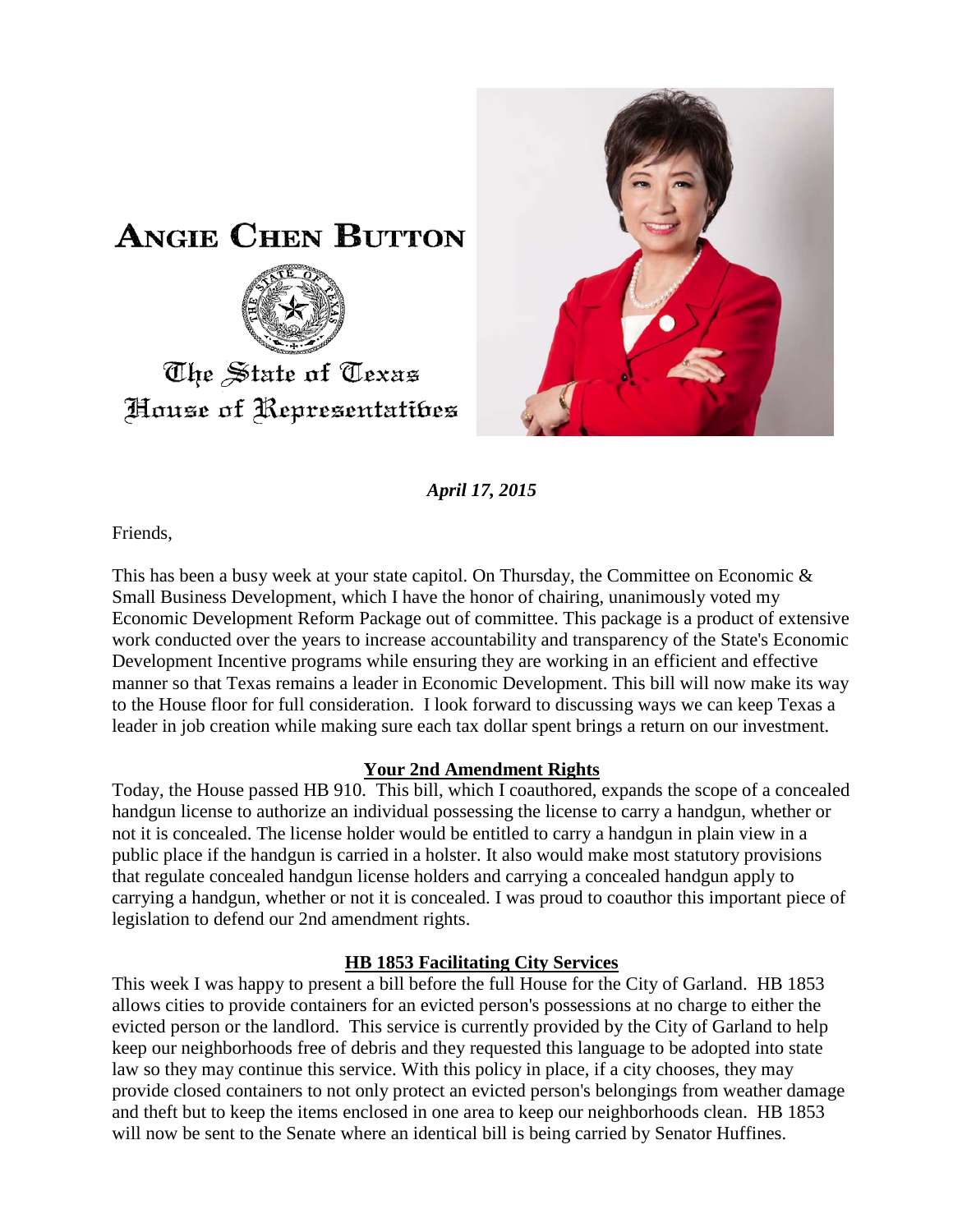## **Around the District**

I was happy to be back in the district last weekend to visit friends and family. I enjoyed attending the RISD Excellence in Education Foundation Annual Banquet which honored teachers and administrators throughout the school district. The Travis College Hill Addition neighborhood close to downtown Garland received a historical marker designation last weekend and I was honored to present a resolution to the neighborhood that worked so hard to get that designation. The neighborhood has been home to a number of prominent civic, political, and religious leaders in Garland and this marker serves as a reminder of the neighborhood's impact on the course of Garland's history.



**Presenting the state resolution for the Garland neighborhood historical designation to Louis Moore and his wife Kay along with my colleague Rep. Cindy Burkett**